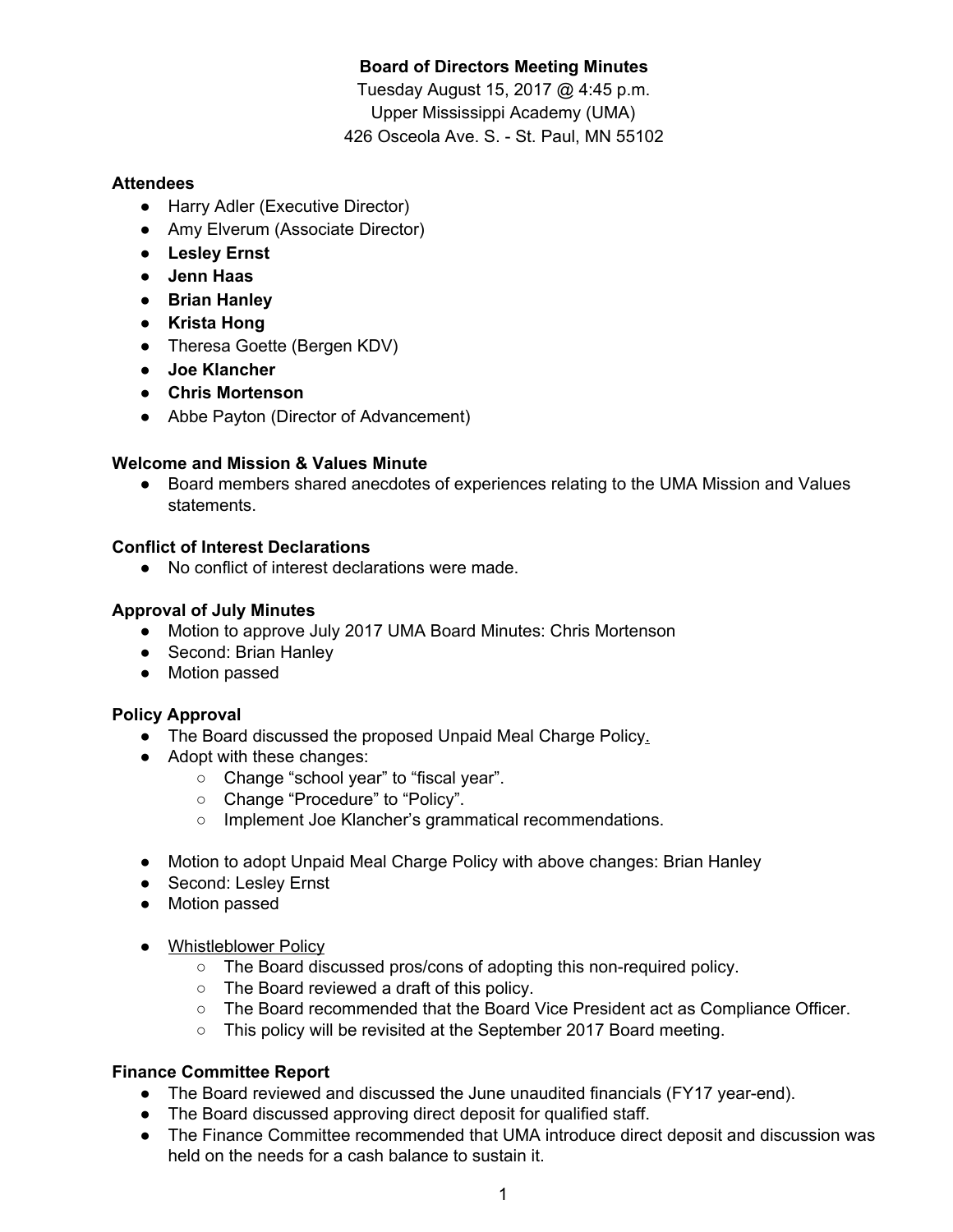- Motion to approve direct deposit effective August 31, 2017 for qualified staff: Joe Klancher
- Second: Lesley Ernst
- Motion passed

### **Handbook Approval**

- Student Handbook 2017-18
	- Add that new background checks are to be done every three years.
	- Add bicycle wording per Lesley Ernst regarding parking lot usage and staff supervision.
	- Staff and students will need to sign off on Handbooks.
	- The Board discussed adopting and approving the 2017-18 Student Handbook.
- Motion to approve 2017-18 UMA Student Handbook with the addition of new background checks every 3 years and wording regarding riding bicycles in parking lot with staff supervision: Brian Hanley
- Second: Jenn Haas
- Motion passed
- Staff Handbook 2017-18
	- Chris Mortenson asked Lesley Ernst to draft a bereavement policy for consideration to be added for 2018-19.
	- The Board discussed the proposed 2017-18 UMA Staff Handbook.
- Motion to adopt 2017-18 UMA Staff Handbook: Joe Klancher
- Second: Krista Hong
- Motion passed

### **Director of Advancement Update**

● Abbe Payton provided an update on grant opportunities and timelines.

**Board Business** (Committee assignments, work plan, strategic plan and board retreat, board section of web page)

● Tabled - Chris Mortenson asked that everyone come next month with an idea of how they would like to participate on a committee

#### **Executive Director's Report**

- Harry Adler provided the following information:
	- Enrollment update
	- MCA results
	- Strategic Plan
	- $\circ$  403(b) vendors
- The Board discussed amending the UMA 403(b) plan vendor list to add two approved vendors.
- Motion to amend UMA 403(b) Plan Vendor List to add two approved vendors: Brian Hanley
- Second: Joe Klancher
- Motion passed

#### **Public Comment**

● No public attended

#### **Adjourn**

- Motion to adjourn: Lesley Ernst
- Second: Jenn Haas
- Motion passed